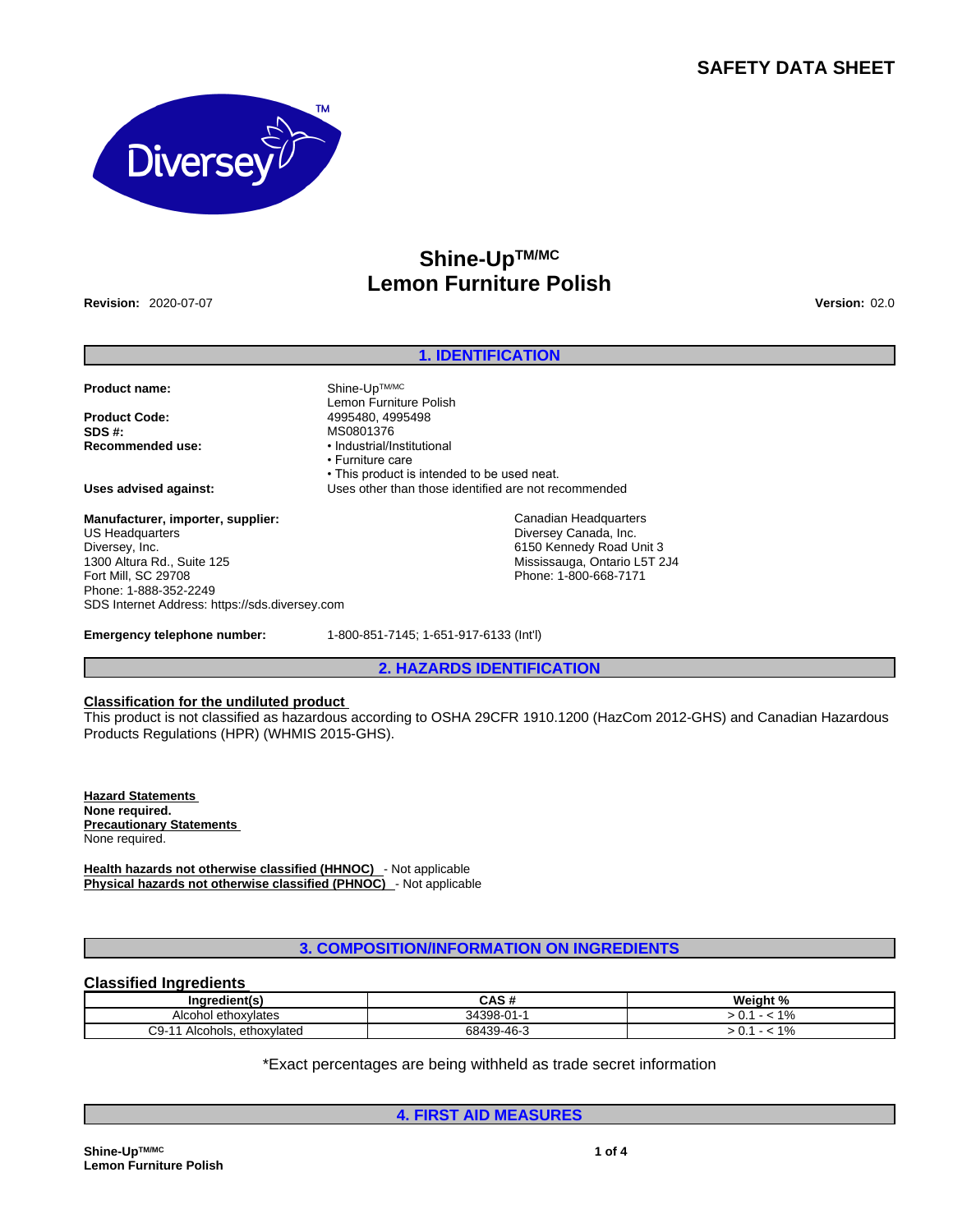## **Undiluted Product:**

**Eyes:** Rinse with plenty of water. If irritation occurs and persists, get medical attention. **Skin:** No specific first aid measures are required. **Inhalation:** No specific first aid measures are required. **Ingestion:** Rinse mouth with water.

**Most Important Symptoms/Effects:** No information available. **Immediate medical attention and special treatment needed** Not applicable.

## **5. FIRE-FIGHTING MEASURES**

**Specific methods:** No special methods required **Specific hazards:** None known.

**Suitable extinguishing media:** The product is not flammable. Extinguish fire using agent suitable for surrounding fire.

**Special protective equipment for firefighters:** As in any fire, wear self-contained breathing apparatus pressure-demand, MSHA/NIOSH (approved or equivalent) and full protective gear. **Extinguishing media which must not be used for safety reasons:** No information available.

#### **6. ACCIDENTAL RELEASE MEASURES**

**Environmental precautions and clean-up methods:** 

**Personal precautions:** Put on appropriate personal protective equipment (see Section 8.). Clean-up methods - large spillage. Absorb spill with inert material (e.g. dry sand or earth), then place in a chemical waste container. Use a water rinse for final clean-up.

#### **7. HANDLING AND STORAGE**

**Handling:** Avoid contact with skin and eyes. FOR COMMERCIAL AND INDUSTRIAL USE ONLY. **Storage:** Keep tightly closed in a dry, cool and well-ventilated place. **Aerosol Level (if applicable) :** Not applicable.

## **8. EXPOSURE CONTROLS / PERSONAL PROTECTION**

**Exposure Guidelines:** This product, as supplied, does not contain any hazardous materials with occupational exposure limits established by the region specific regulatory bodies.

#### **Undiluted Product:**

**Engineering measures to reduce exposure:** Good general ventilation should be sufficient to control airborne levels.

#### **Personal Protective Equipment**

It is the responsibility of the employer to determine the potential risk of exposure to hazardous chemicals for employees in the workplace in order to determine the necessity, selection, and use of personal protective equipment.

**Eye protection:** No personal protective equipment required under normal use conditions. **Hand protection:** No personal protective equipment required under normal use conditions. **Skin and body protection:** No personal protective equipment required under normal use conditions. **Respiratory protection:** No personal protective equipment required under normal use conditions. **Hygiene measures:** Handle in accordance with good industrial hygiene and safety practice.

## **9. PHYSICAL AND CHEMICAL PROPERTIES**

**Physical State:** Liquid **Color:** Milky, White **Evaporation Rate:** No information available **Constanting Constanting Codor:** Lemon **Odor threshold:** No information available. **Boiling point/range:** Not determined **Melting point/range:** Not determined **Decomposition temperature:** Not determined **Autoiquition temperature:** Not information available **Solubility:** Completely Soluble **Autoignition temperature:** No information available **Solubility in other solvents:** No information available **Relative Density (relative to water):** 0.995 g/ml **Density: Specific gravity:**  $0.995 \text{ g/ml}$  Kg/L **Vapor density:** No information available **Bulk density:** No information available

**Vapor pressure:** No information available.

**Shine-UpTM/MC Lemon Furniture Polish**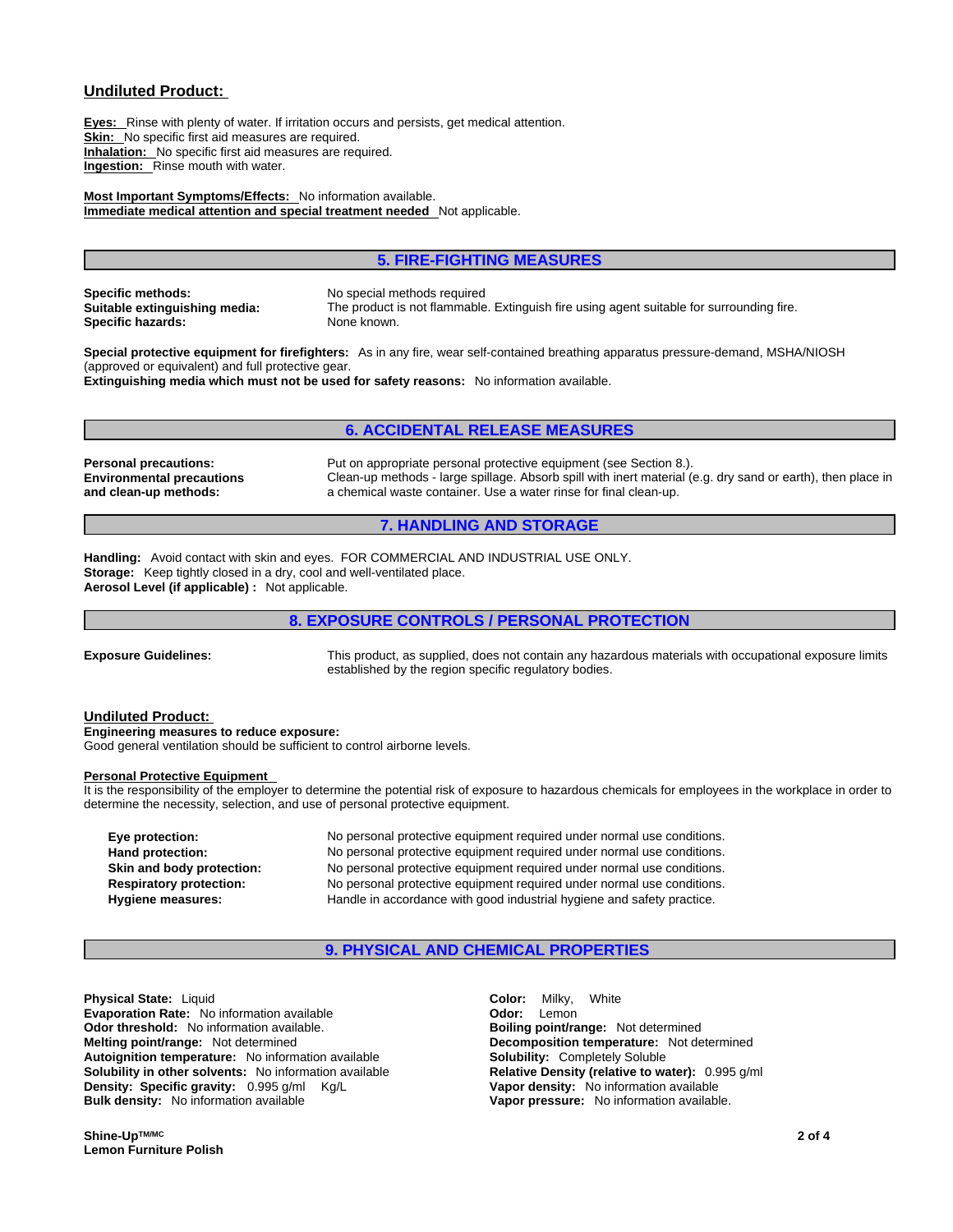**Explosion limits: - upper:** Not determined **- lower:** Not determined **Flash point (°F):** > 200 °F > 93 °C **Partition coefficient (n-octanol/water):** No information available Viscosity: No information available Viscosity: No information available Viscosity: No information available **VOC:** 0.2 % \* **pH:** No information available **Flammability (Solid or Gas):** Not applicable **Corrosion to metals:** Not corrosive to metals **Sustained combustion:** Not applicable

**Elemental Phosphorus:** 0.0 % by wt.

\* - Title 17, California Code of Regulations, Division 3, Chapter 1, Subchapter 8.5, Article 2, Consumer Products, Sections 94508

#### **10. STABILITY AND REACTIVITY**

**Reactivity:** Not Applicable Stability: Not Applicable Stability: Hazardous decomposition products: None reasonably foreseeable. **Conditions to avoid:** None known.

The product is stable **Materials to avoid:** Do not mix with any other product or chemical unless specified in the use directions.

**11. TOXICOLOGICAL INFORMATION**

**Information on likely routes of exposure:** Skin contact, Inhalation, Eye contact

**Delayed, immediate, or chronic effects and symptoms from short and long-term exposure**

**Skin contact:** Unlikely to be irritant in normal use. **Eye contact:** May be mildly irritating to eyes. **Ingestion:** No information available. **Inhalation:** No information available. **Sensitization:** No known effects. **Target Organs (SE):** None known **Target Organs (RE):** None known

**Numerical measures of toxicity ATE - Oral (mg/kg):** >5000

**12. ECOLOGICAL INFORMATION**

**Ecotoxicity:** No information available.

**Persistence and Degradability:** No information available.

**Bioaccumulation:** No information available.

**13. DISPOSAL CONSIDERATIONS**

**Waste from residues / unused products (undiluted product):** This product, as sold, if discarded or disposed, is not a hazardous waste according to Federal regulations (40 CFR 261.4 (b)(4)). Under RCRA, it is the responsibility of the user of the product to determine, at the time of disposal, whether the waste solution meets RCRA criteria for hazardous waste. Dispose in compliance with all Federal, state, provincial, and local laws and regulations.

**RCRA Hazard Class (undiluted product):** Not Regulated **Contaminated Packaging:** Do not re-use empty containers.

## **14. TRANSPORT INFORMATION**

**DOT/TDG/IMDG:** The information provided below is the full transportation classification for this product. This description does not account for the package size(s) of this product, that may fall under a quantity exception, according to the applicable transportation regulations. When shipping dangerous goods, please consult with your internal, certified hazardous materials specialist to determine if any exceptions can be applied to your